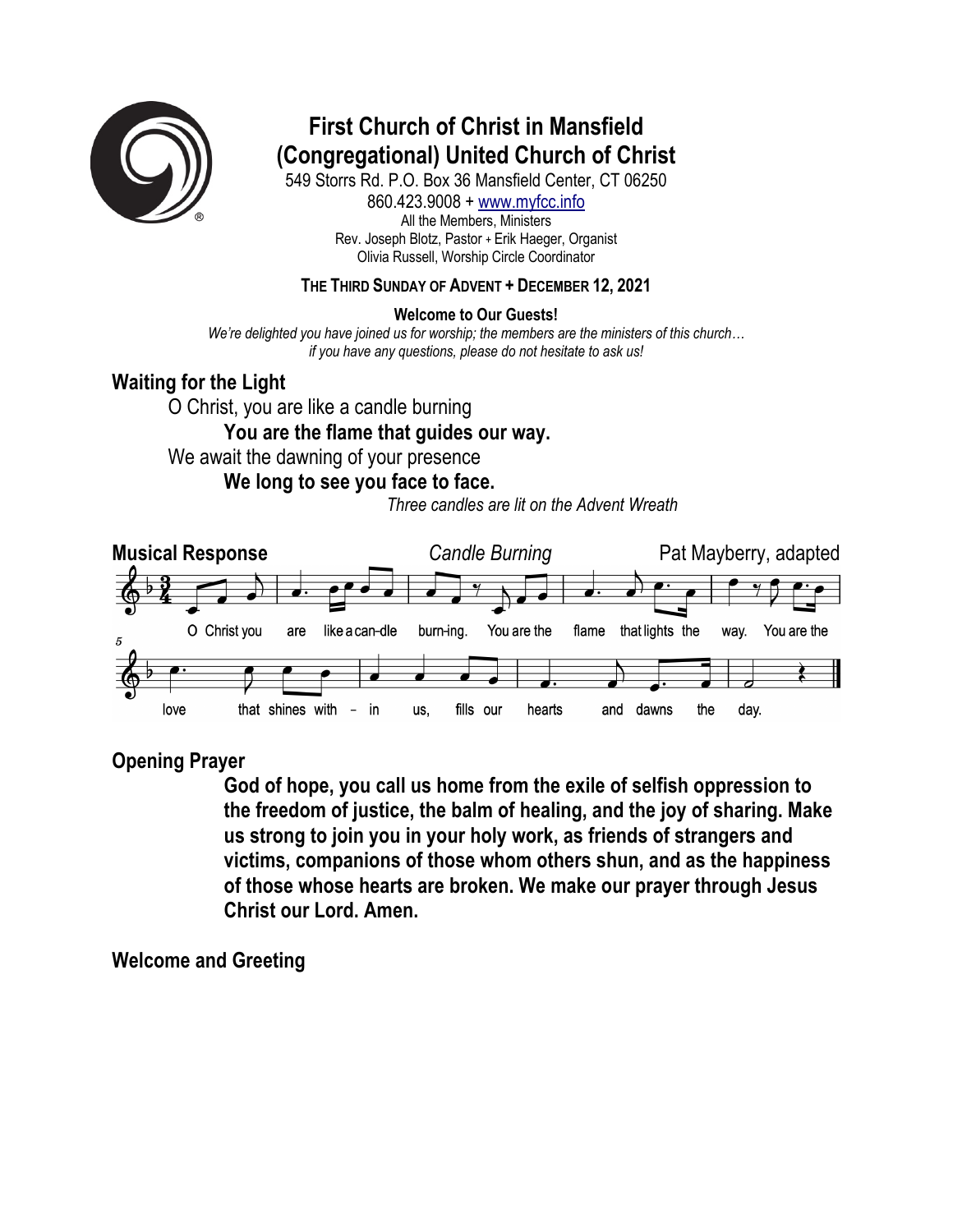### **Gospel** Luke 3:7-18

John said to the crowds that came out to be baptized by him, "You brood of vipers! Who warned you to flee from the wrath to come? Bear fruits worthy of repentance. Do not begin to say to yourselves, 'We have Abraham as our ancestor'; for I tell you, God is able from these stones to raise up children to Abraham. Even now the ax is lying at the root of the trees; every tree therefore that does not bear good fruit is cut down and thrown into the fire." And the crowds asked him, "What then should we do?" In reply he said to them, "Whoever has two coats must share with anyone who has none; and whoever has food must do likewise." Even tax collectors came to be baptized, and they asked him, "Teacher, what should we do?" He said to them, "Collect no more than the amount prescribed for you." Soldiers also asked him, "And we, what should we do?" He said to them, "Do not extort money from anyone by threats or false accusation, and be satisfied with your wages." As the people were filled with expectation, and all were questioning in their hearts concerning John, whether he might be the Messiah, John answered all of them by saying, "I baptize you with water; but one who is more powerful than I is coming; I am not worthy to untie the thong of his sandals. He will baptize you with the Holy Spirit and fire. His winnowing fork is in his hand, to clear his threshing floor and to gather the wheat into his granary; but the chaff he will burn with unquenchable fire." So, with many other exhortations, he proclaimed the good news to the people.



## **Epistle** *Philippians 4:4-7*

Rejoice in the Lord always; again I will say, Rejoice. Let your gentleness be known to everyone. The Lord is near. Do not worry about anything, but in everything by prayer and supplication with thanksgiving let your requests be made known to God. And the peace of God, which surpasses all understanding, will guard your hearts and your minds in Christ Jesus.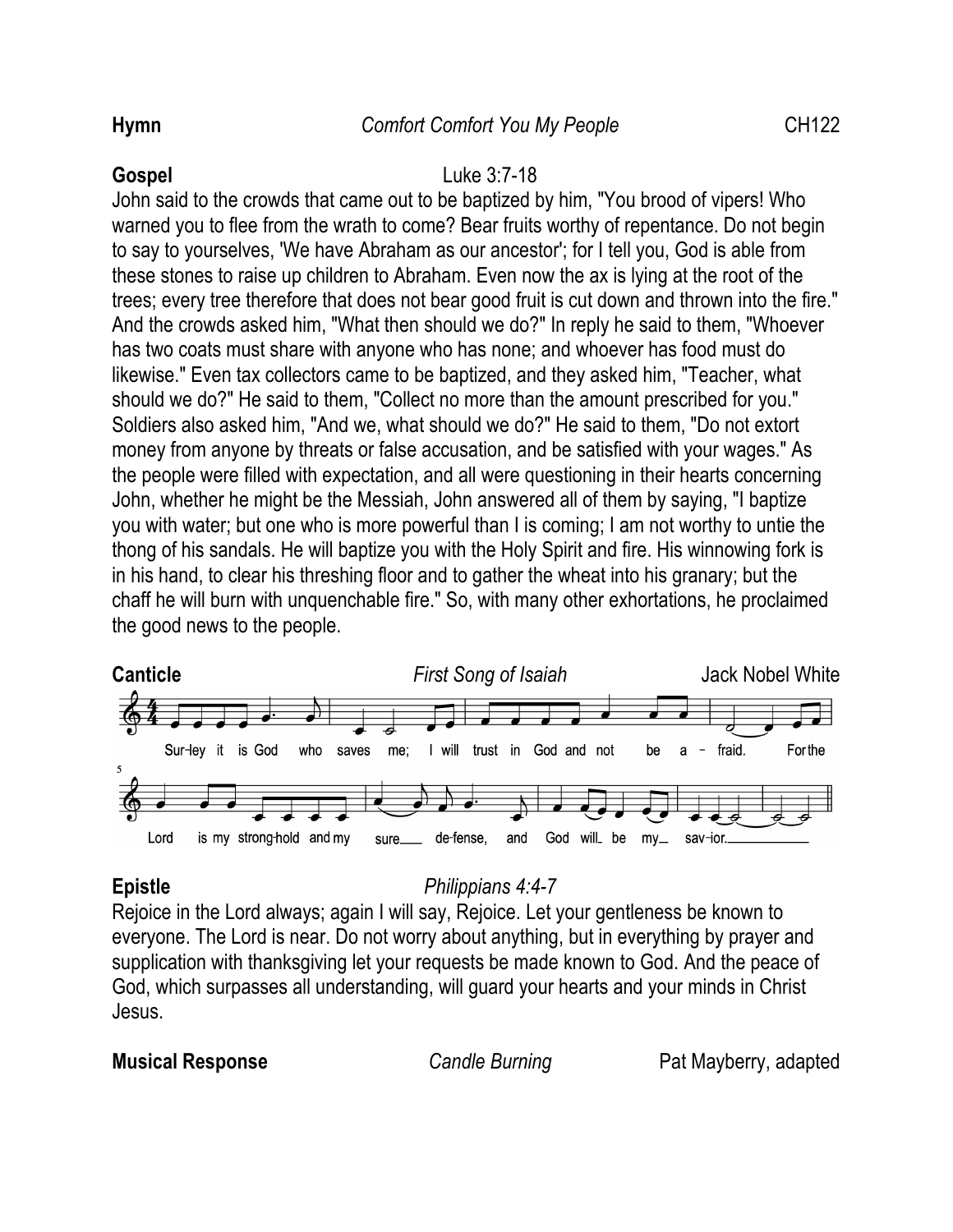### **Reflection**



### **Prayers of the People and the Prayer of Jesus**

For the Church: that we may experience joy through recognizing God with us each day and be instruments in helping others become aware of God's work in their lives

For the protection of earth's resources: that God will give wisdom and understanding to all who are developing policies that affect earth's air, water, and natural resources

For a flowering of justice: that we may strive to fulfill our duties to others and use our gifts to ease the suffering and promote the wellbeing of all

For healing of violence: that God will heal and comfort all who have experienced violence, free their hearts from fear, and help us to comfort and support them

For protection and recovery: that God will protect the human family from the pandemic virus, heal all who are ill, and give strength to all who care for the sick

For all who are suffering: that God will heal the wounds of discrimination, guide all young people who are confused or misdirected, and help all who are struggling with addictions to have a new beginning

For students as they finish the semester: that God will give them strength to complete their tasks and help them to express all that they have learned over these months clearly

*Please pray the Prayer of Jesus in whatever language is most comfortable for you. The following are offered as examples…* **Our Father/Mother/Creator, who art in heaven,**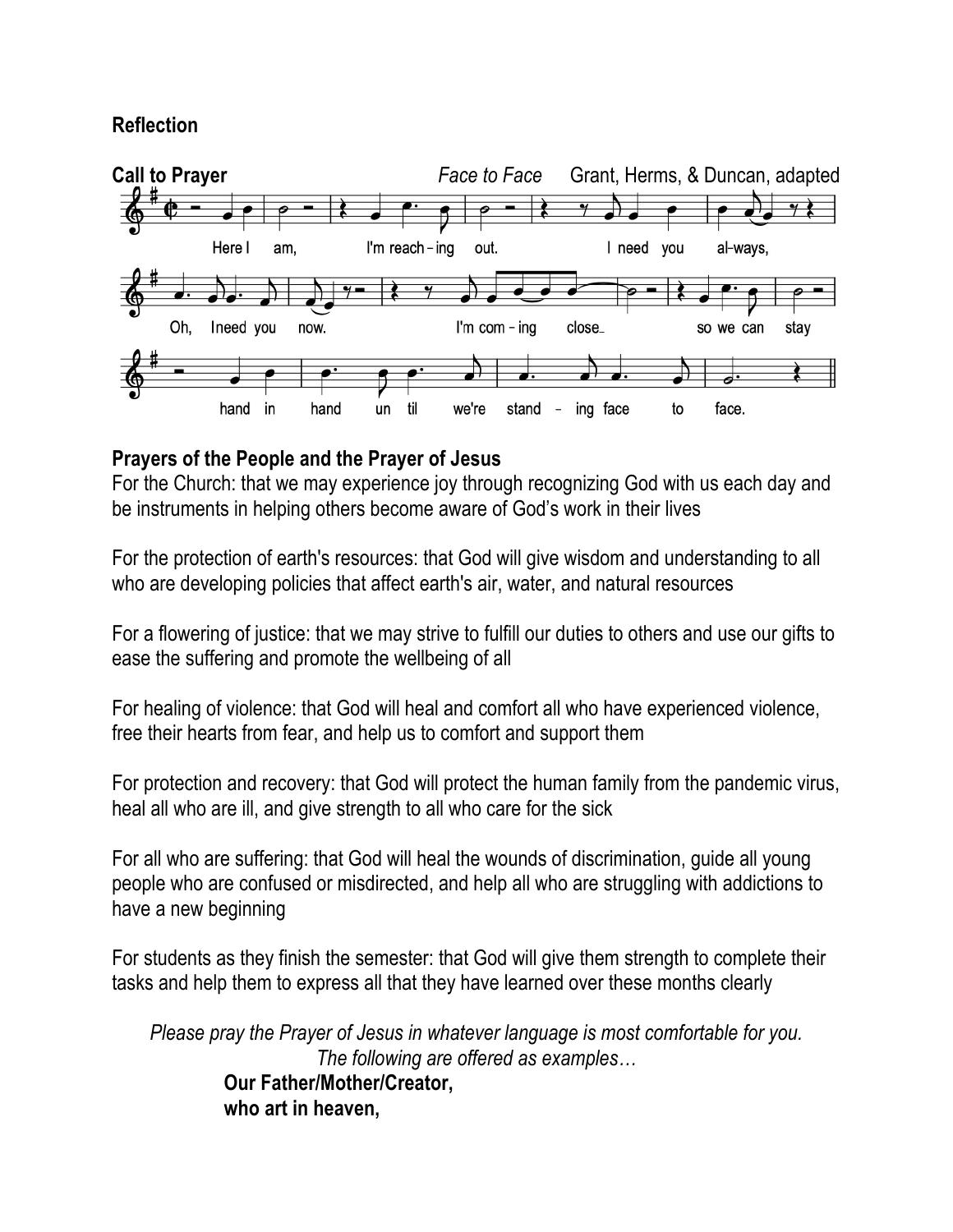**hallowed be thy name. Thy kingdom come. Thy will be done on earth, as it is in heaven. Give us this day our daily bread, and forgive us our debts/sins/trespasses, as we forgive our debtors/those who sin/trespass against us. And lead us not into temptation, but deliver us from evil. For thine is the kingdom, and the power, and the glory, forever. Amen.**

**Musical Offering** *Instrument of Peace* Greg Gilpin *Offerings may be placed in the passed plates, mailed to: First Church of Christ in Mansfield UCC. Box 36. Mansfield Center, CT 06250, or given online at www.myfcc.info*





### **Prayer of Dedication**

**Accept, O God, this money offered, these gifts given, the goodwill of our hearts, that disappointment may be turned to hope, and worry may be turned to anticipation, as we await with wonder the birth of Christ. Amen.**

**Hymn** CH420

**Benediction**